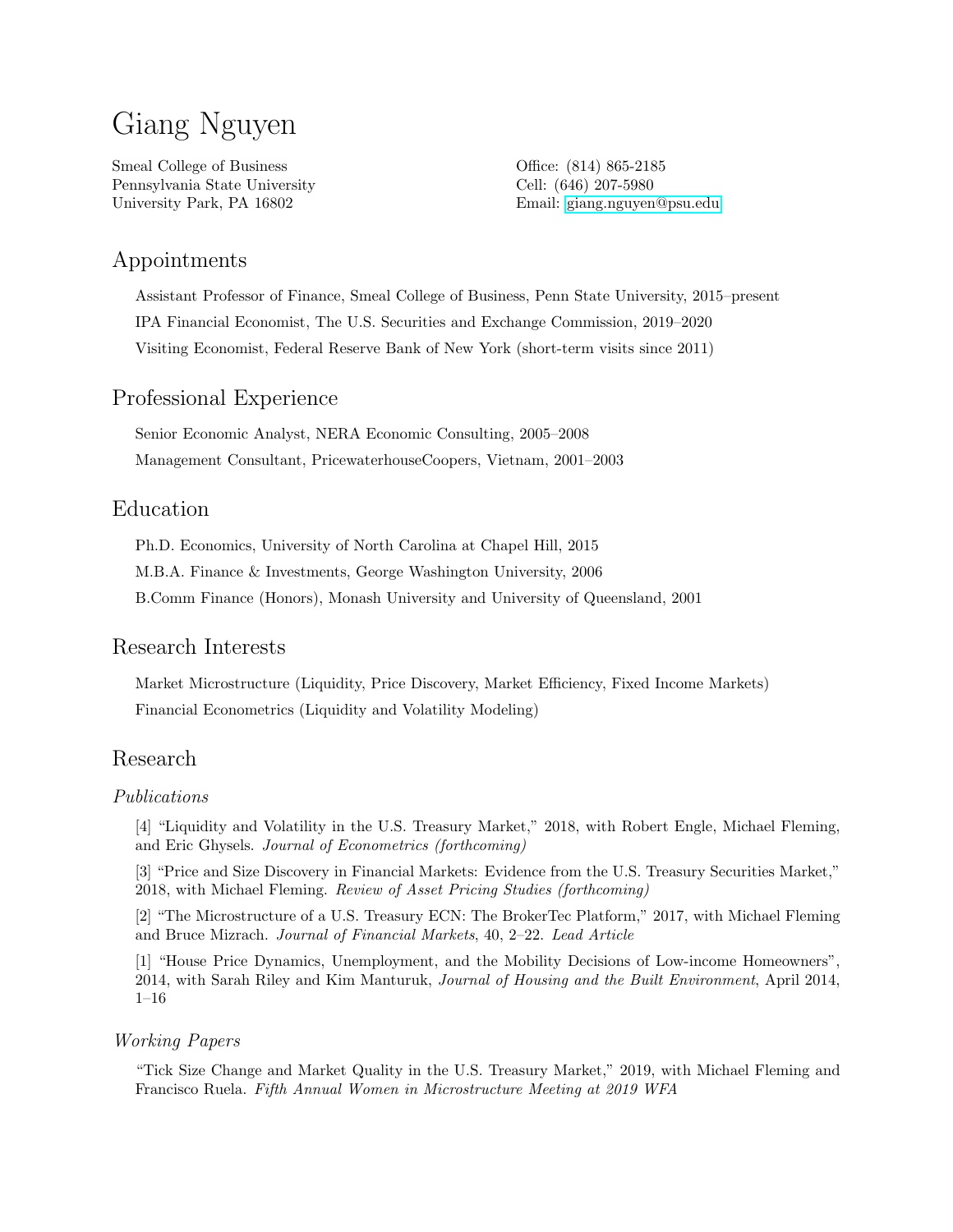"Price Discovery of a Speculative Asset: Evidence from a Bitcoin Exchange," 2019, with Eric Ghysels. 2018 NBER Big Data and High Performance Computing for Financial Economics Workshop, 2018 SFS Cavalcade Asia Pacific, Second Annual Toronto Fintech Conference

"Investor Attention and Municipal Bond Returns," 2019, with Kimberly Cornaggia and John Hund. 2018 Brookings Municipal Finance Conference

"The Price of Safety: the Evolution of Insurance Value in the Municipal Bond Market," 2019, with Kimberly Cornaggia and John Hund. 2019 SFS Cavalcade, 2019 Brookings Municipal Finance Conference

"Is There Pre-FOMC Information Leakage?" 2018, with Michael Fleming and Carlo Rosa

"Understanding Treasury Market Liquidity: An Analysis of High and Low Frequency Determinants," 2017, with Robert Engle, Michael Fleming, and Eric Ghysels

"Liquidity or Volatility? Disentangling the Sources of Spillovers in Euro-area Sovereign Bond Markets," 2014

#### Conference and Seminar Presentations

excluding presentations by coauthors

2019: Second Annual Toronto Fintech Conference, 5th Annual Women in Microstructure Meeting at 2019 WFA

2018: U.S. Securities and Exchange Commission, 4th Annual Women in Microstructure Meeting at 2018 WFA, NBER Big Data and High Performance Computing for Financial Economics Workshop, Southern Methodist University, UCLouvain, SFS Cavalcade Asia-Pacific

2017: Western Finance Association Annual Meeting

2016: Office of the Comptroller of the Currency

2015: 4th Annual Fixed Income Conference, Federal Reserve Board, University of Oregon, Pennsylvania State University, University of Wisconsin-Madison

2014: Tulane University, SEC First Annual Conference on the Regulation of Financial Markets, MFA 2014 Annual Meeting

2013: UNC Royster Society of Fellows, 4th Bank of Canada Conference on Advances in Fixed Income Modeling, Second Annual Fixed Income Conference, University of North Carolina at Chapel Hill (Finance, Kenan-Flagler Business School)

2012: Western Finance Association Annual Meeting, TI-SoFiE Conference on Measuring and Understanding Asset Price Changes

#### Invited Discussions

R. Lewis and M. Schwert (2019), "The Effects of Transparency on Trading Profits and Price Informativeness: Evidence from Corporate Bonds," 2019 SFS Cavalcade, Pittsburgh, 2019.

S. Boussetta, L. Lescourret, S. Moinas (2018), "The Role of Pre-opening Mechanisms in Fragmented Markets," 2018 Northern Finance Association Meeting, Charlevoix, Canada, 2018.

Y. Kitsul and M. Ochoa (2017). "Funding Liquidity Risk and the Cross-section of MBS Returns," 2017 Financial Intermediation Research Society (FIRS) Conference, Hong Kong, 2017.

F. Brusa and P. Savor and M. Wilson (2017). "One Central Bank to Rule Them All," 2017 Financial Intermediation Research Society (FIRS) Conference, Hong Kong, 2017.

R. Battalio, T. Griffith, and R. Van Ness (2017). "Make-Take Fees versus Order Flow Inducements:Evidence from the NASDAQ OMX PHLX Exchange." Twelfth Annual Mid-Atlantic Research Conference in Finance, Villanova University, 2017.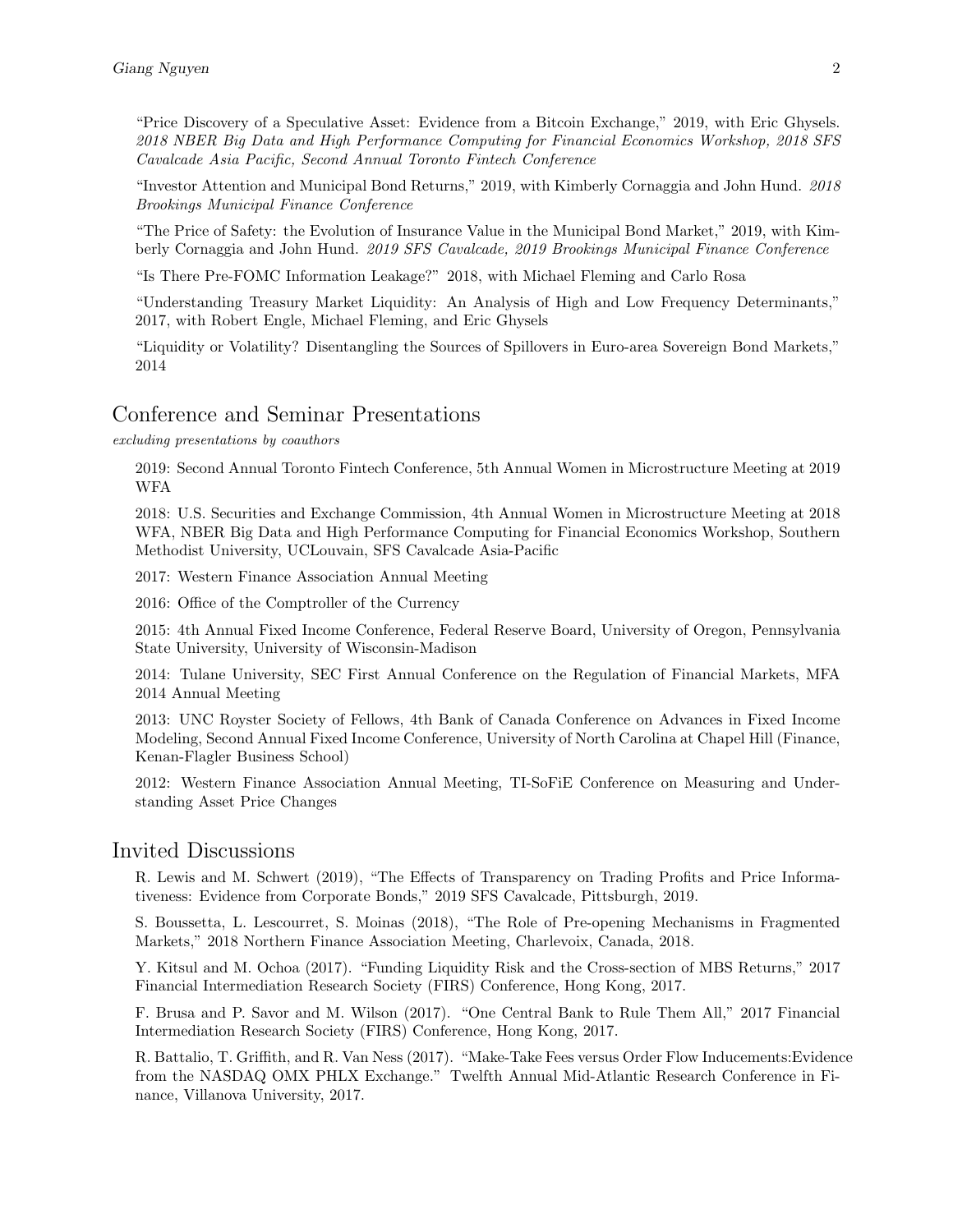T. Andersen, G. Cebiroglu, and N. Hautsch (2016). "Volatility, Information Feedback and Market Microstructure Noise: A Tale of Two Regimes." New Developments in Measuring and Forecasting Financial Volatility Conference, Duke University, 2016.

N. Bhattacharya, B. Chakrabarty, and X. Wang (2016). "Do High Frequency Traders Bring Fundamental Information into Prices?" Women in Microstructure Meeting, Western Finance Association, Utah, 2016.

S. Valseth (2015). "Informed Interdealer Trading in Hybrid Bond Markets." Eleventh Annual Central Bank Conference on the Microstructure of Financial Markets, Dublin, 2015.

M. Darbha and A. Dufour (2014). Measuring Euro Area Government Bond Market Liquidity and Its Asset Pricing Implications. MFA Annual Meeting, Orlando, 2014.

# Referee Work

Management Science, Journal of Econometrics, Journal of Economic Dynamics and Control, Journal of Empirical Finance (Outstanding Reviewer Award), Journal of Applied Econometrics, Journal of Banking and Finance, Journal of Futures Markets, Pacific-Basin Finance Journal.

#### Conference Program Committees

NFA Annual Meeting: 2018, 2019 MFA Annual Meeting: 2020

# Honors, Fellowships & Awards

Smeal Small Research Grants, Spring 2016, Fall 2016, Spring 2017 NASDAQ Best Paper Award in Market Microstructure, Financial Management Association, 2014 Lovick P. Corn Dissertation Completion Fellowship, 2013-2014 Royster Society of Fellows, inducted in 2013 Midwest Finance Association Doctoral Student Travel Award, 2014 American Finance Association Doctoral Student Travel Award, 2013 Kampf Travel Awards  $(\times 2)$ , 2012 Graduate and Professional Student Federation Research Travel Award, 2011 Kampf Graduate Student Fellowship, 2009 Global Leader Fellowship (Full Funding), George Washington University, 2004–2006 Dean's Commendation List, The University of Queensland, 2001 Australian Government Scholarship for Undergraduate Studies (Full Funding), 1997–2000

## PhD Dissertation Supervision

Gaston Chaumont (Economics) – committee member – first placement: University of Rochester Stephen Owen (Finance) – committee member – in progress

# Others

Computer Programming Skills: SAS, Matlab.